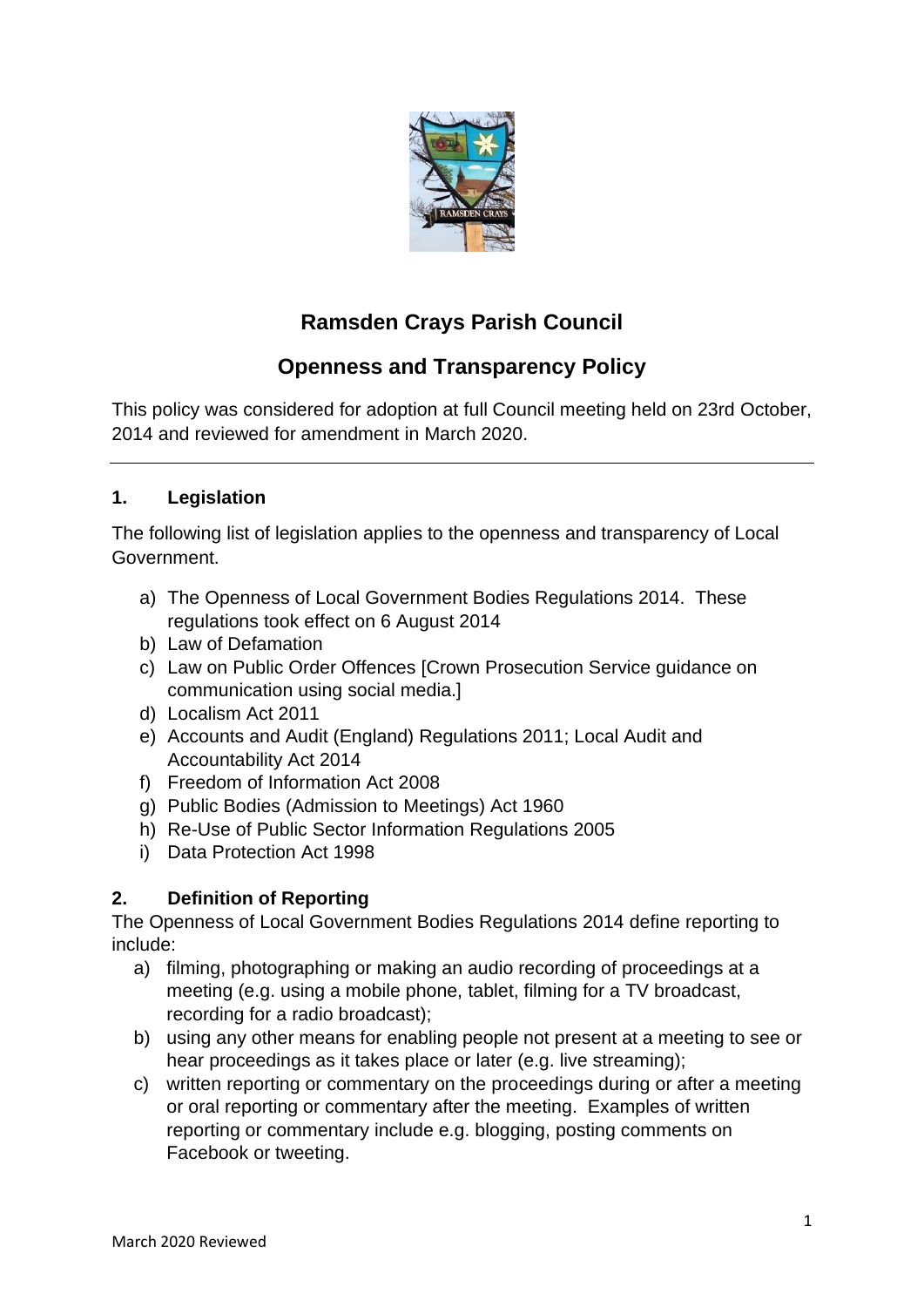# **3. Filming and Recording of Parish Council Meetings**

Any member of the public may take photographs, film and audio-record the *proceedings* and report on all public meetings.

No prior permission is required to carry out this activity, however, it is advisable that any person wishing to film or audio-record a public meeting should inform the Clerk so that all necessary arrangements can be made for the public meeting.

Oral (running verbal) commentary is not allowed during a meeting as this would be disruptive to the meeting. Oral commentary by a person present at the meeting can be provided after the meeting. A person will need to ensure that their oral or written reporting of a meeting does not give rise to a libel claim (Law of Defamation.)

#### **4. Tweeting, Blogging and Social Media**

Any person may report meetings via social media of any kind. This includes bloggers, tweeters, and for example Facebook and Youtube.

Councillors may tweet or blog at meetings provided it is not disruptive and does not detract from the proper conduct of the meeting. Councillors are expected to comply with the adopted Code of Conduct.

## **5. Facilities provided by the Parish Council**

Reasonable facilities will be provided to facilitate reporting/recording. This includes space to view and hear the meeting, seats, and a desk.

The Council will also provide facilities such to protect children, the vulnerable and other members of the public who actively object to being filmed, without undermining the broader transparency of the meeting.

#### **6. Limitations**

Freedom of speech within the law (see Legislation above) should also be exercised with personal and social responsibility – showing respect and tolerance towards the views of others.

The legislation limits what can be reported on which is only the proceedings of a meeting. The Council expects that any reporting will focus on the proceedings and those that participate in the meeting rather than those who are simply attending the meeting. Those who participate in the meeting include councillors, members of the public who are permitted to speak during the meeting, those invited to by councillors to speak at a meeting and officers.

The Council will seek consent of reporting children and vulnerable adults who are present before the meeting commences. Consent will be sought from a child's